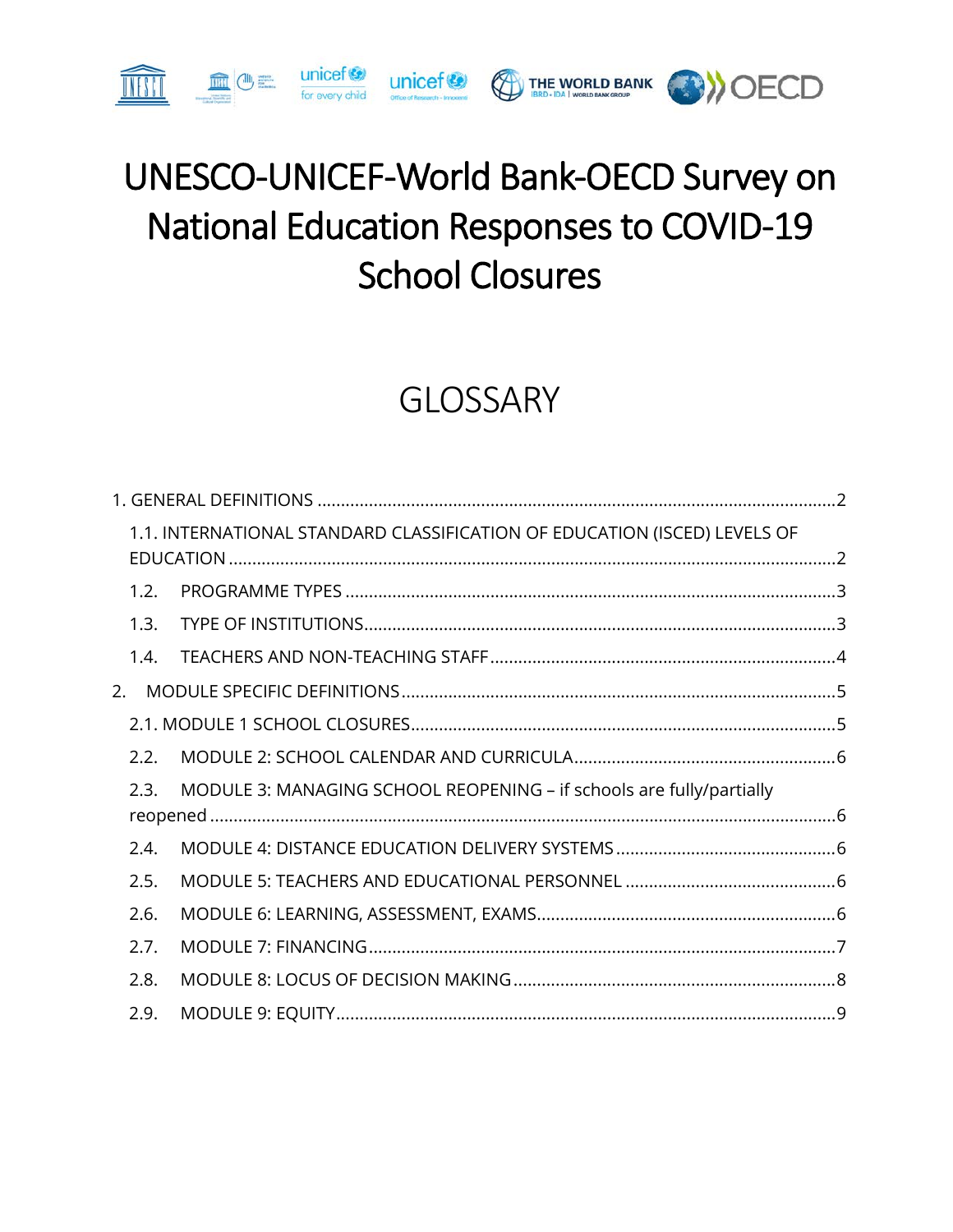## <span id="page-1-0"></span>**1. GENERAL DEFINITIONS**

## <span id="page-1-1"></span>**1.1. INTERNATIONAL STANDARD CLASSIFICATION OF EDUCATION (ISCED) LEVELS OF EDUCATION**

## *Pre-primary education (ISCED 02)*

Pre-primary education is typically designed for children from the age of 3 years to the start of primary education (ISCED level 1). The educational properties of pre-primary education [ISCED-P 020] are characterised by interaction with peers and educators, through which children improve their use of language and social skills, start to develop logical and reasoning skills, and talk through their thought processes. They are also introduced to alphabetical and mathematical concepts and encouraged to explore their surrounding world and environment. Supervised gross motor activities (i.e., physical exercise through games and other activities) and play-based activities can be used as learning opportunities to promote social interactions with peers and to develop skills, autonomy, and school readiness.

## *Primary education (ISCED 1)*

Primary education usually begins at age 5, 6 or 7, and has a typical duration of six years. Programmes at ISCED level 1 are normally designed to give pupils a sound basic education in reading, writing and mathematics, along with an elementary understanding of other subjects such as history, geography, natural science, social sciences, art and music. The commencement of reading activities alone is not a sufficient criterion for classification of an education programme at ISCED level 1. Programmes classified at ISCED level 1 may be referred to in many ways, for example: primary education, elementary education, or basic education (stage 1 or lower grades if an education system has one programme that spans ISCED levels 1 and 2). For international comparability purposes, the term 'primary education' is used to label ISCED level 1.

#### *Lower secondary education (ISCED 2)*

Programmes at the lower secondary education level are designed to lay the foundation across a wide range of subjects and to prepare children and young people for more specialised study at upper secondary and higher levels of education. The beginning – or the end – of lower secondary education often involves a change of school for young students and also a change in the style of instruction. Programmes classified at ISCED level 2 may be referred to in many ways, for example: secondary school (stage one/lower grades), junior secondary school, middle school or junior high school. If a programme spans ISCED levels 1 and 2, the terms elementary education or basic school (second stage/upper grades) are often used. For international comparability purposes, the term 'lower secondary education' is used to label ISCED level 2.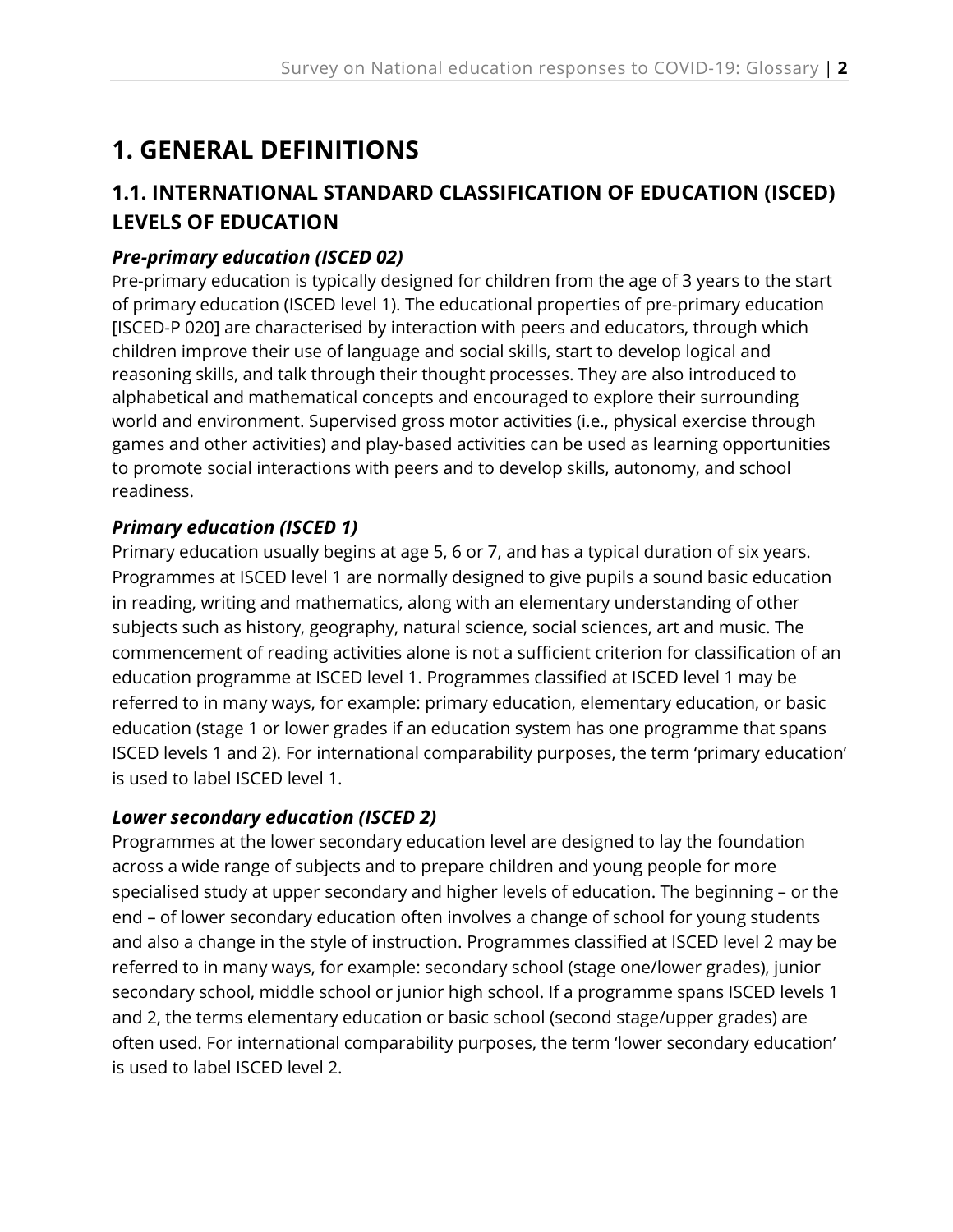## *Upper secondary education (ISCED 3)*

Programmes at the upper secondary education level are more specialised than those at lower secondary and offer students more choices and diverse pathways for completing their secondary education. The range of subjects studied by a single student tends to be narrower than at lower levels of education, but the content is more complex and the study more in-depth. Programmes offered are differentiated by orientation and often by broad subject groups. Programmes classified at ISCED level 3 may be referred to in many ways, for example: secondary school (stage two/upper grades), senior secondary school or (senior) high school. For international comparability purposes, the term 'upper secondary education' is used to label ISCED level 3.

### <span id="page-2-0"></span>**1.2. PROGRAMME TYPES**

#### *General Programmes*

General education programmes are designed to develop learners' general knowledge, skills and competencies, as well as literacy and numeracy skills, often to prepare participants for more advanced education programmes at the same or a higher ISCED level and to lay the foundation for lifelong learning. These programmes are typically school- or college-based. General education includes education programmes that are designed to prepare participants for entry into vocational education but do not prepare for employment in a particular occupation, trade or class of occupations or trades, nor lead directly to a labour market-relevant qualification.

#### *Vocational or technical education programmes*

Vocational education programmes are designed for learners to acquire the knowledge, skills and competencies specific to a particular occupation, trade, or class of occupations or trades. Such programmes may have work-based components (e.g., apprenticeships or dualsystem education programmes). Successful completion of such programmes leads to labour market-relevant, vocational qualifications acknowledged as occupationally oriented by the relevant national authorities and/or the labour market.

## <span id="page-2-1"></span>**1.3. TYPE OF INSTITUTIONS**

## *Public institutions*

An institution is classified as public if it is: controlled and managed directly by a public education authority or agency; or controlled and managed either by a government agency directly or by a governing body (council, committee, etc.), most of whose members are either appointed by a public authority or elected by public franchise.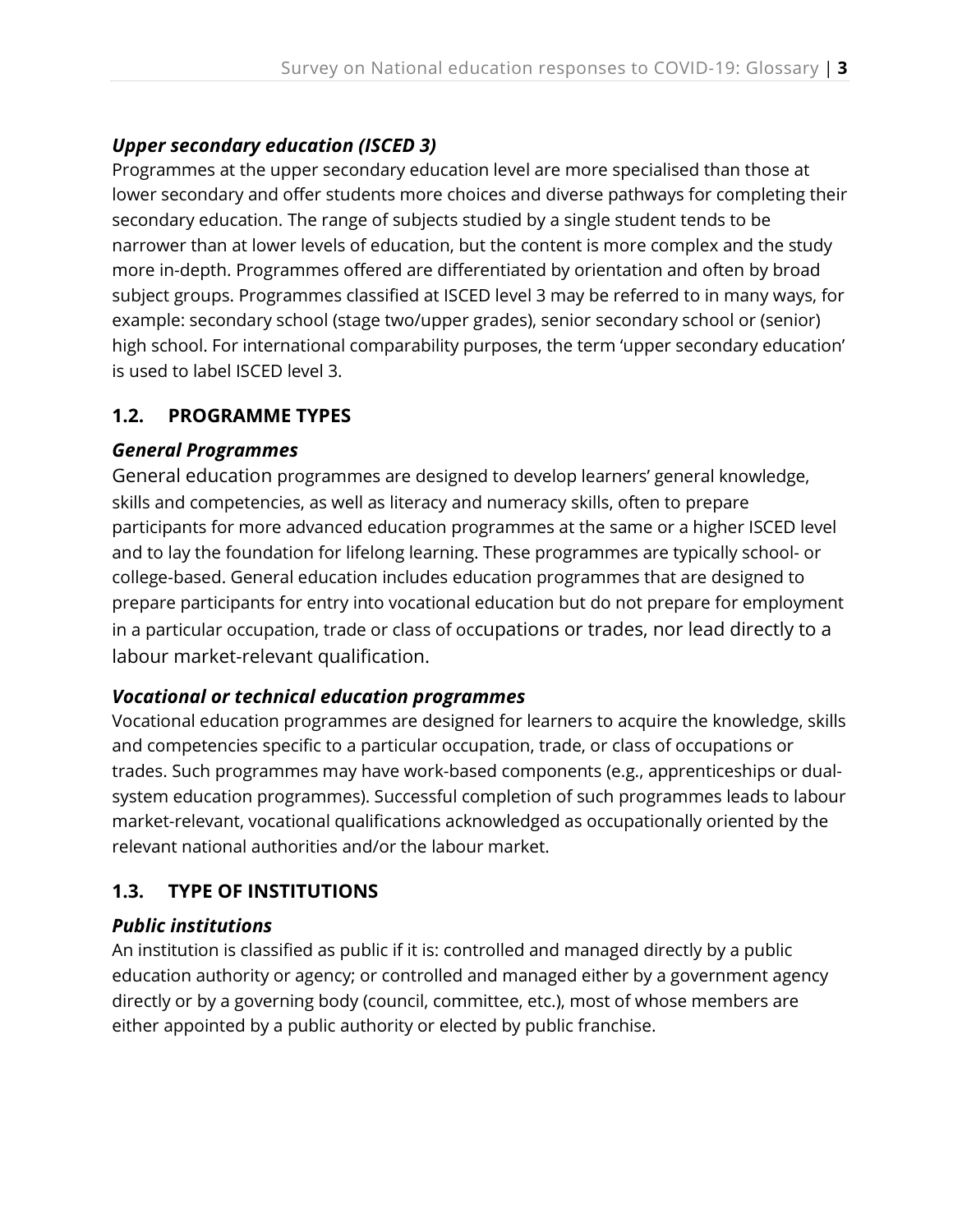### *Private institutions*

An institution is classified as private, if it is (i) controlled and managed by a nongovernmental organisation (e.g., a Church, Trade Union or business enterprise), or (ii) its Governing Board consists mostly of members not selected by a public agency.

A **government-dependent private institution** is an institution that receives more than 50% of its core funding from government agencies or one whose teaching personnel are paid by a government agency. The term "government dependent" refers only to the degree of a private institution's dependence on funding from government sources; it does not refer to the degree of government direction or regulation.

An **independent private institution** is an institution that receives less than 50% of its core funding from government agencies and whose teaching personnel are not paid by a government agency. The term "independent" refers only to the degree of a private institution's dependence on funding from government sources; it does not refer to the degree of government direction or regulation.

## <span id="page-3-0"></span>**1.4. TEACHERS AND NON-TEACHING STAFF**

### *Teacher*

**Teacher** refers to a **classroom teacher**. A classroom teacher is defined as a person whose professional activity involves planning, organizing and conducting group activities whereby students' knowledge, skills and attitudes develop as stipulated by educational programmes.

For the purposes of this data collection, the category of classroom teacher includes:

- **Professional personnel involved in direct student instruction;**
- Special-education teachers and other teachers who work with students as a whole class in a regular classroom;
- Chairpersons of departments and similar personnel whose duties include some amount of student instruction; and
- Teachers temporarily not at work (e.g., for reasons of illness or injury, maternity or parental leave, holiday or vacation).

For the purposes of this data collection, the category of classroom teachers **does NOT include**:

- Trainers of the "in-company" part of apprenticeships in a dual vocational education system;
- Special-education teachers in special schools for students with learning difficulties or mental or physical disabilities; and
- Teachers' aides and teachers' assistants.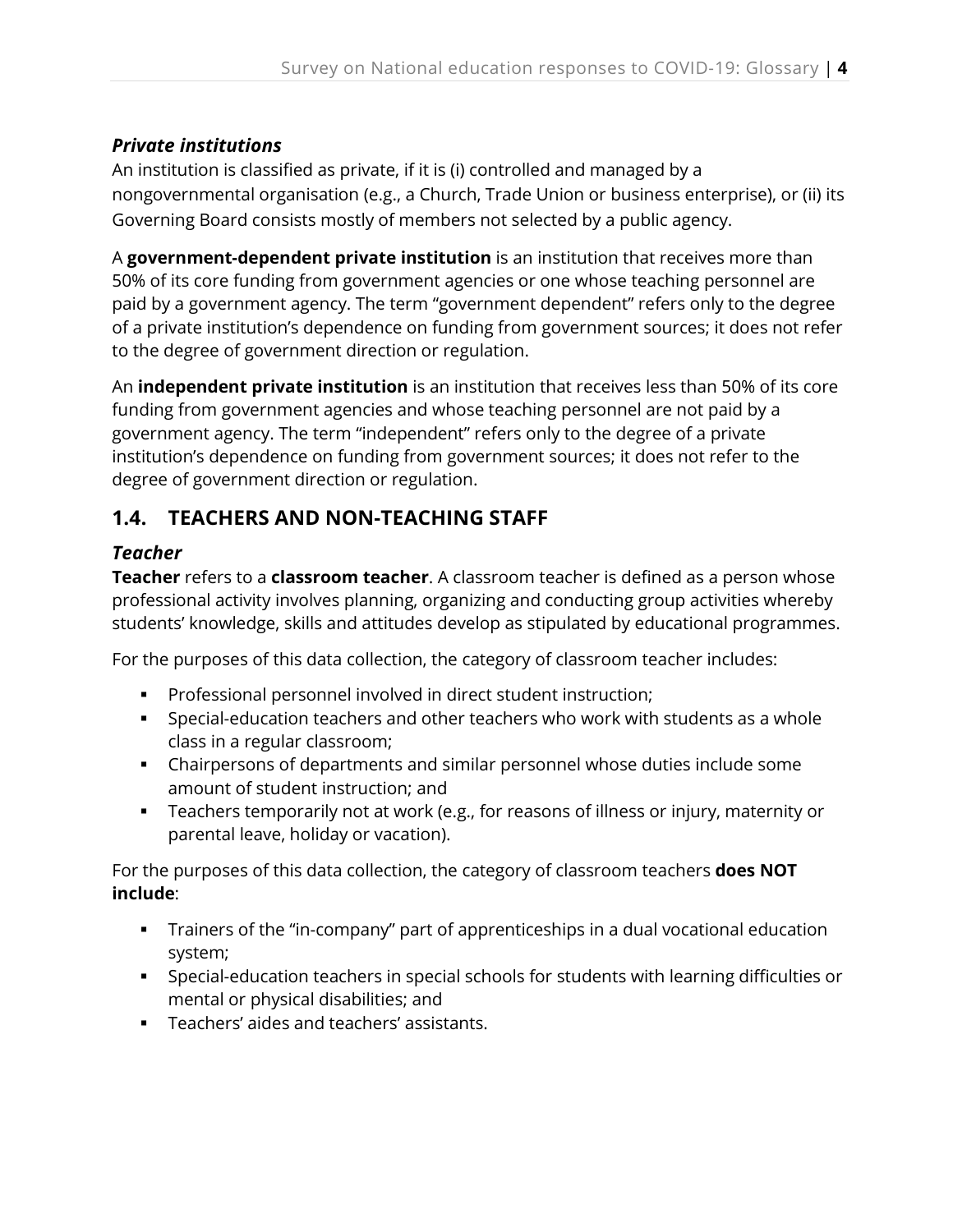## *Non-teaching staff*

**Non-teaching staff** are professional support staff. The categories of maintenance and operations personnel and management, quality control and administration personnel are excluded from this survey. Professional support for students includes two subcategories: pedagogical support and health and social support.

Pedagogical support includes professional staff who provide services to students to support their instructional programme. In many cases these personnel were licensed originally as teachers but then moved into other professional positions in education systems. This staff classification includes the following types of personnel: guidance counsellors, librarians, educational media specialists and attendance officers.

Health and social support staff includes all personnel employed in education systems who provide health and social support services to students. They include doctors, dentists, ophthalmologists, optometrists, hygienists, nurses, and diagnosticians; psychiatrists and psychologists; speech pathologists and audiologists; occupational therapists; and social workers.

## <span id="page-4-0"></span>**2. MODULE SPECIFIC DEFINITIONS**

## <span id="page-4-1"></span>**2.1. MODULE 1 SCHOOL CLOSURES**

**Schools** refer in this survey to all educational institutions from pre-primary to tertiary education.

**A period of time** (as defined) in the survey begins on the date of the beginning of the full closure of the schools and ends on the date of the end of the closure of the schools (i.e., when the school has resumed face-to-face activities).

**Schools were fully closed due to COVID-19:** Government-mandated closures of educational institutions (e.g., closure of buildings) affecting most or all of the student population. In most cases, various distance learning strategies are deployed to ensure educational continuity (according to UNESCO definitions).

**Schools were fully open:** For the majority of schools, classes are being held exclusively in person (e.g. buildings are opened), noting that measures to ensure safety and hygiene in schools vary considerably from context to context and/or by level of education (according to UNESCO definitions).

**Schools were partially open:** Governments have mandated (a) partial reopening in certain areas, and/or (b) a phased re-opening by grade level or age and/or (c) the use of a hybrid approach combining in-person and distance learning. It also includes the countries where national governments have deferred decisions on re-opening to other administrative units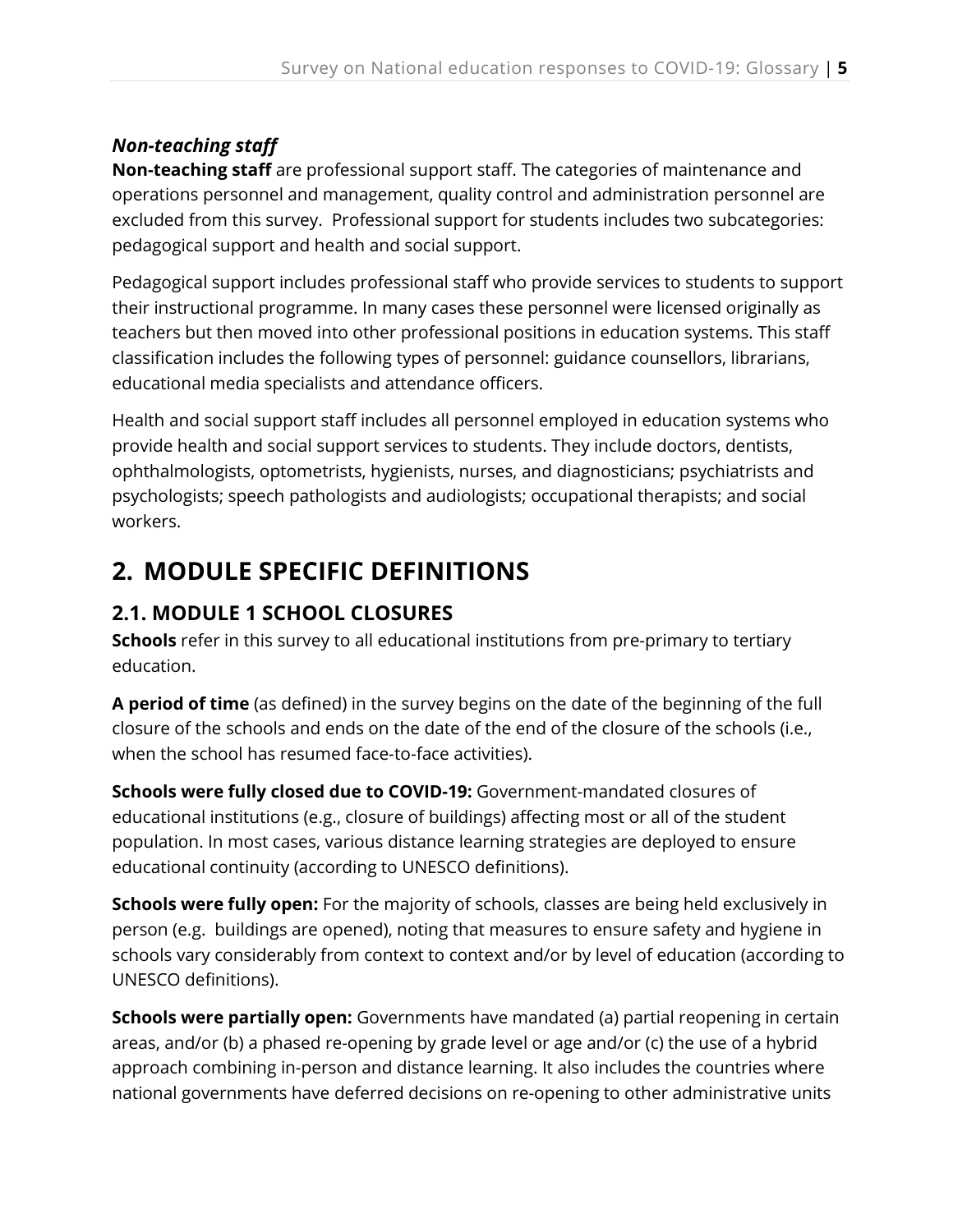(e.g., region, municipality or individual schools), and where a variety of re-opening modalities are being used (according to UNESCO definitions).

**Hybrid learning:** the use of a hybrid approach combining in-person and distance learning.

**Re-opening** refers to the end of country-wide school closures, even if not all students have returned to school.

**Instruction days** is the number of instruction weeks multiplied by the number of days per week a student goes to school, minus the number of days on which the school is closed for school holidays or public holidays (as planned before the pandemic) or weekends (adapted from OECD Education at a Glance definition of working time of teachers).

## <span id="page-5-0"></span>**2.2. MODULE 2: SCHOOL CALENDAR AND CURRICULA**

## <span id="page-5-1"></span>**2.3. MODULE 3: MANAGING SCHOOL REOPENING – if schools are fully/partially reopened**

School feeding is defined here as the provision of food to schoolchildren. There are as many types of programmes as there are countries, but they can be classified into two main groups based on their modalities: (1) in-school feeding, where children are fed in school; and (2) take-home rations, where families are given food if their children attend school. In-school feeding can, in turn, be divided into two common categories: (1) programmes that provide meals; and (2) programmes that provide high-energy biscuits or snacks.

## <span id="page-5-2"></span>**2.4. MODULE 4: DISTANCE EDUCATION DELIVERY SYSTEMS**

**Distance education**: Education that uses one or more technologies to deliver instruction to students who are separated from the instructor and to support regular and substantive interaction between the students and the instructor synchronously or asynchronously. Technologies used for instruction may include the following: paper (e.g., books, take-home packages); TV; radio; Internet; one-way and two-way transmissions through open broadcasts, closed circuit, cable, microwave, broadband lines, fibre optics, satellite or wireless communication devices; audio conferencing; and video cassette, DVDs, and CD-ROMs, if the cassette, DVDs, and CD-ROMs are used in a course in conjunction with the technologies listed above.

## <span id="page-5-3"></span>**2.5. MODULE 5: TEACHERS AND EDUCATIONAL PERSONNEL**

## <span id="page-5-4"></span>**2.6. MODULE 6: LEARNING, ASSESSMENT, EXAMS**

**National examinations** are standardized student assessments that have a formal consequence for students such as an impact upon a student's eligibility to progress to a higher level of education or completion of an officially recognised degree. The examinations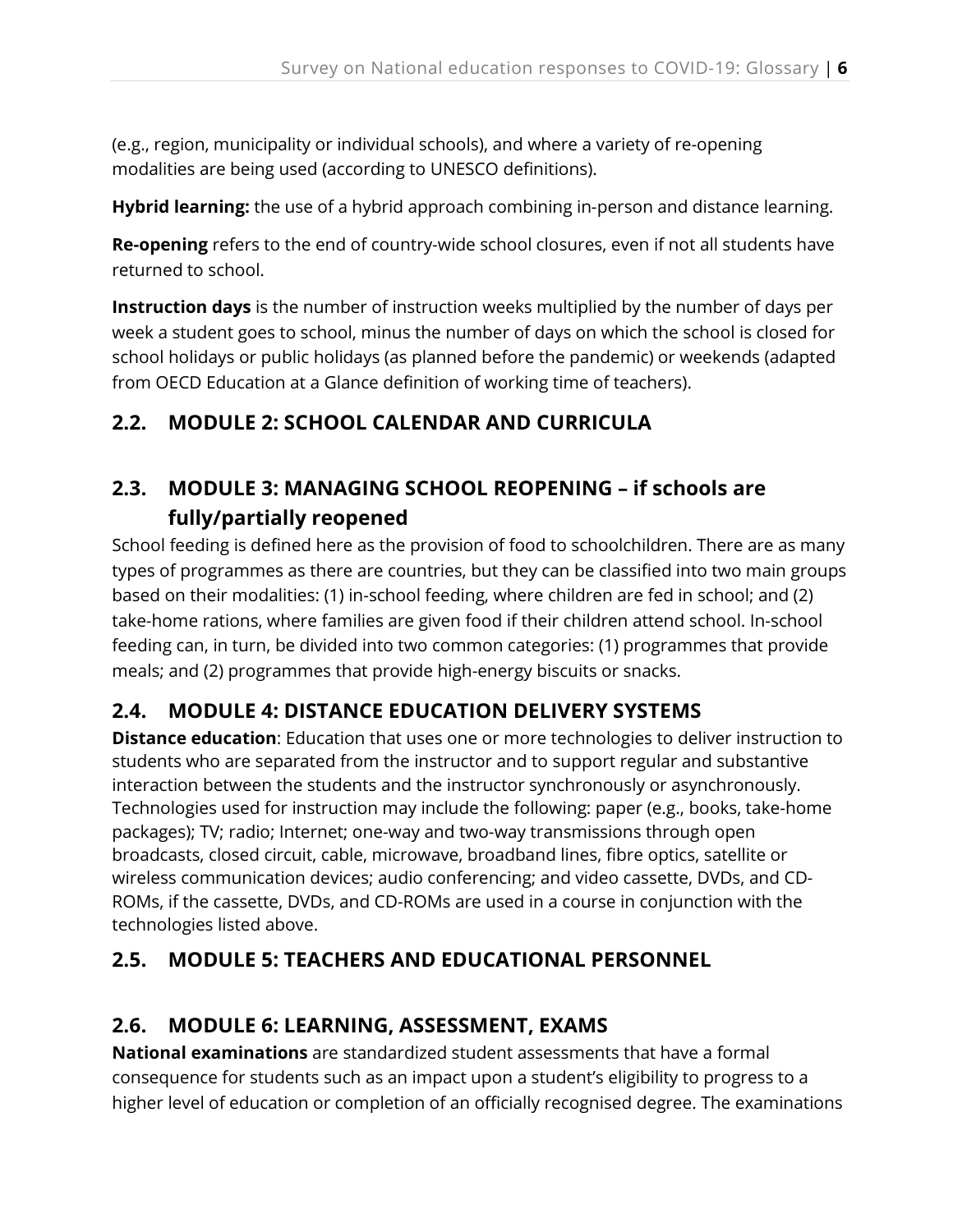should apply to almost all students in the type of programme indicated and assess a major portion of what students studying specific subjects are expected to know or be able to do. Note that examinations differ from assessments in terms of their purpose.

**National assessments** are based on student achievement tests but they do NOT have an effect upon students' progression or certification like the examinations defined above. However, if a standardized test is used as partial criteria for grade promotion, graduation, or access to the next level of education, please use the comments section to explain or qualify your answers.

**Formative assessments** are implemented by teachers/schools to adapt their teaching strategies or as means to provide individual grading to students at the end of a certain period of instruction.

## <span id="page-6-0"></span>**2.7. MODULE 7: FINANCING**

**Conditional cash transfers:** These are allocations or subsidies given to students or family, conditional on enrolment, continuation, or completion of a school year. They are tied to the social safety systems we now have in many countries. They are intended to ensure the vulnerable groups (girls, the poorest, most marginalized) are not dropped out of the system.

**Capital expenditure** refers to spending on assets that last longer than one year, including construction, renovation or major repair of buildings, and new or replacement equipment. The capital expenditure reported here represents the value of educational capital acquired or created during the year in question (i.e., the amount of capital formation), regardless of whether the capital expenditure was financed from current revenue or through borrowing. Neither capital nor current expenditure includes debt servicing.

**Current expenditure** refers to spending on staff compensation and on "Other current expenditure", i.e., on goods and services consumed within the current year, which require recurrent production in order to sustain educational services (expenditure on support services, ancillary services like preparation of meals for students, rental of school buildings and other facilities, etc.).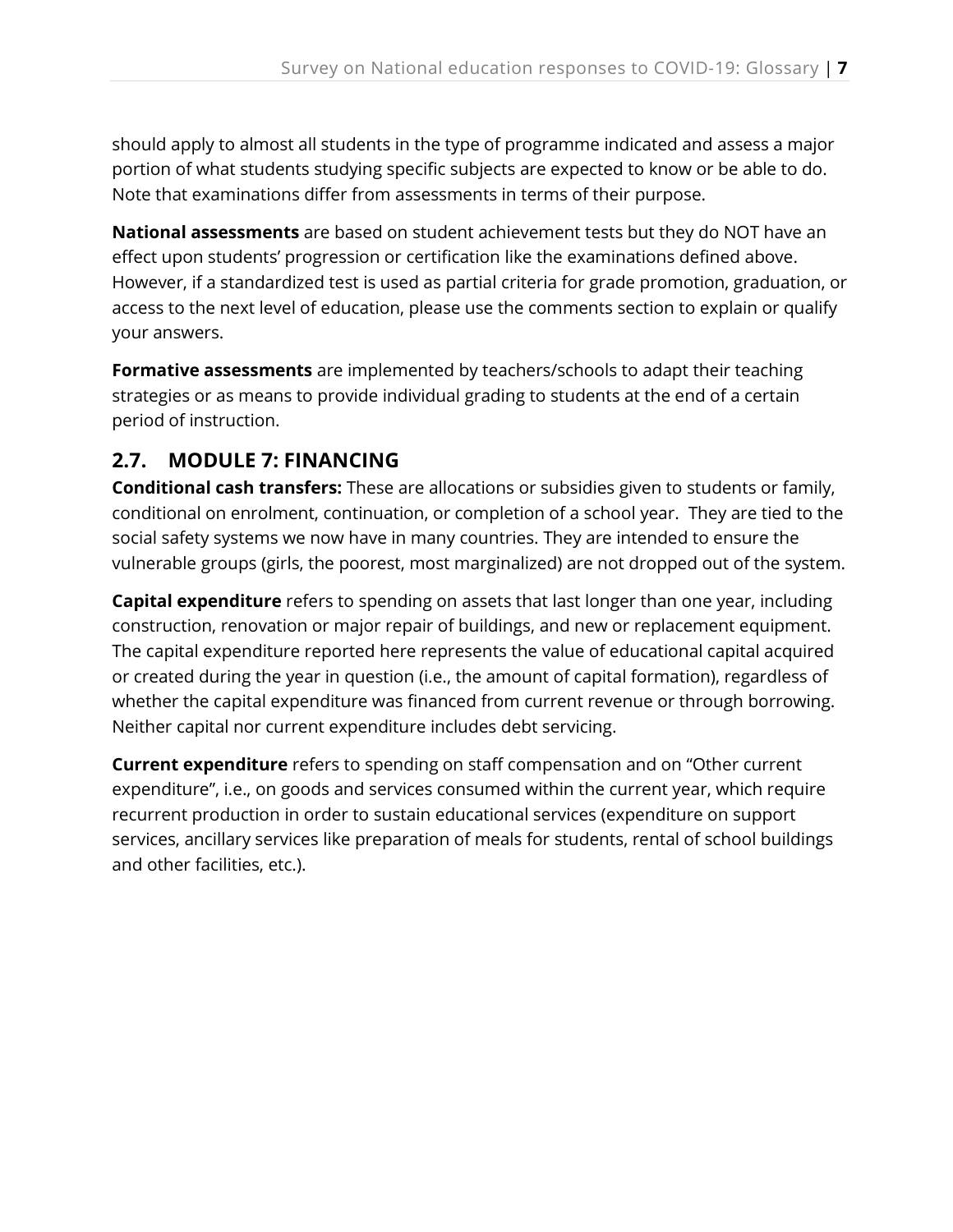## <span id="page-7-0"></span>**2.8. MODULE 8: LOCUS OF DECISION MAKING**

#### *Guidance to fill-in this module (as recommended by NESLI network)*

The actual decision-making process should reflect who makes decisions in practice. In some cases, a higher level of government may have formal or legal responsibility for decision making, but in practice, that level of government delegates its decision-making authority to a lower level of government. In describing the actual decision-making process, the lower level of government should be identified as the decision maker. Similarly, a higher level of government may provide a lower level of government with choices in a particular area of decision making (e.g., the selection of textbooks for particular courses). In that case too, the lower level of government is the actual decision maker, but within a framework established by a higher level of government. In the end, there is always one level that makes the final decision, either after consultation or within a framework.

There are cases in which one level of government may have the responsibility for an individual decision, but inaction by the higher-level results in a decision being made by a lower level. If a decision is left to the discretion of a lower level through the lack of determination of higher levels, then you should indicate which level actually makes the decision.

There are situations in which the actual decision-making process highly conforms to formal requirements. In these cases, you may use the comment cells to describe the formal decision-making process and refer to documentation of the legal or regulatory framework that underpins that process, along with your country's responses to the decision-making questionnaire. In cases where the formal or legal framework for decision making and the actual decision-making process do not correspond, you should describe the actual decisionmaking process in your responses to the questionnaire. If the actual practice and formal requirements defer, you can explain this in the comments section.

#### **Levels of government**

#### *Central government*

The central government consists of all bodies at the national level that make decisions or participate in different aspects of decision making.

#### *State Governments*

The state is the first territorial unit below the nation in "federal" countries or countries with similar types of governmental structures. State governments are the governmental units that are the decision-making bodies at this level. For countries other than federal or similar, where the extent of the state is identical with that of the country, this level is non-existent.

#### *Provincial/Regional Authorities or Governments*

The province or region is the first territorial unit below the national level in countries that do not have a "federal" or similar type of governmental structure, and the second territorial